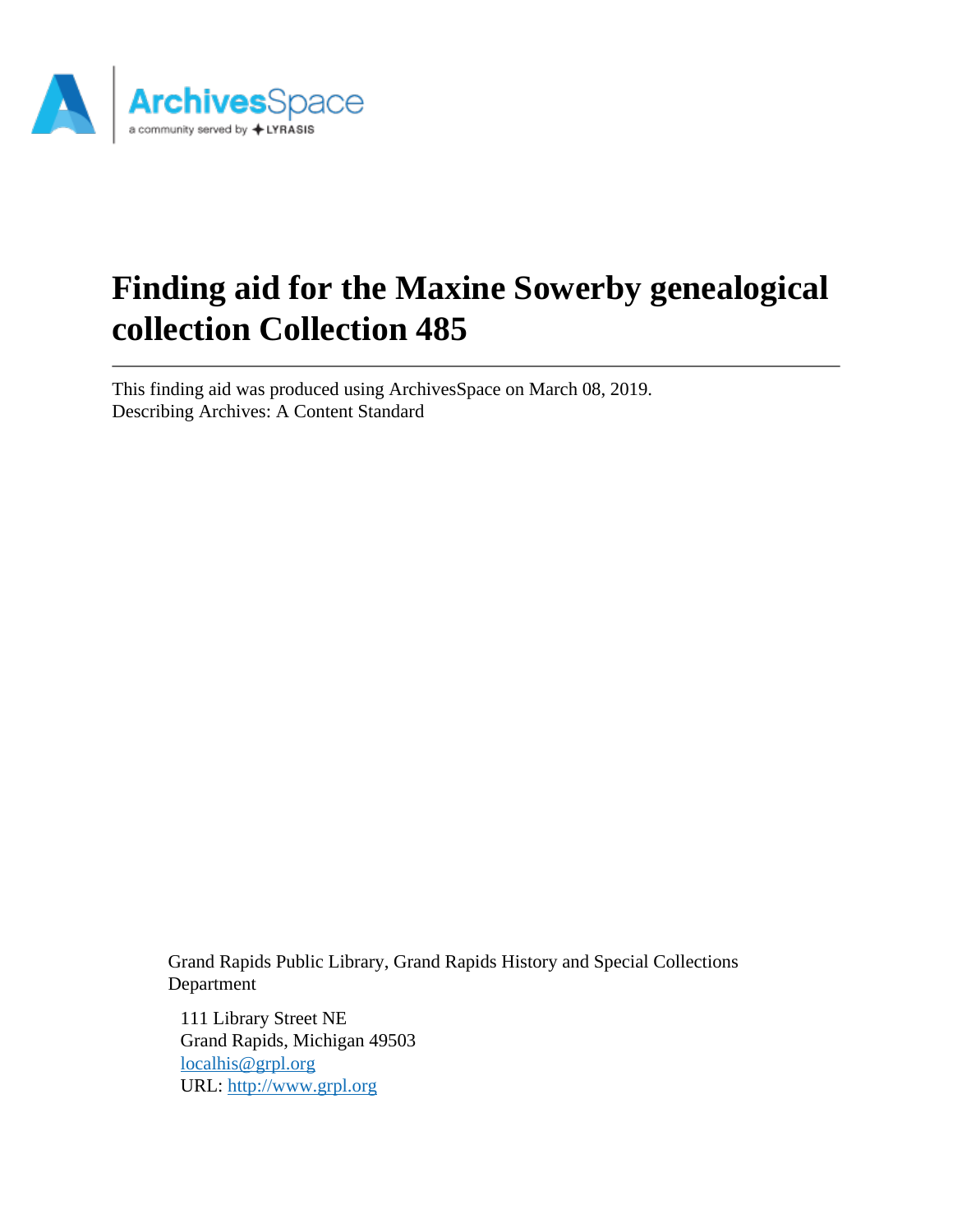# <span id="page-1-0"></span>**Table of Contents**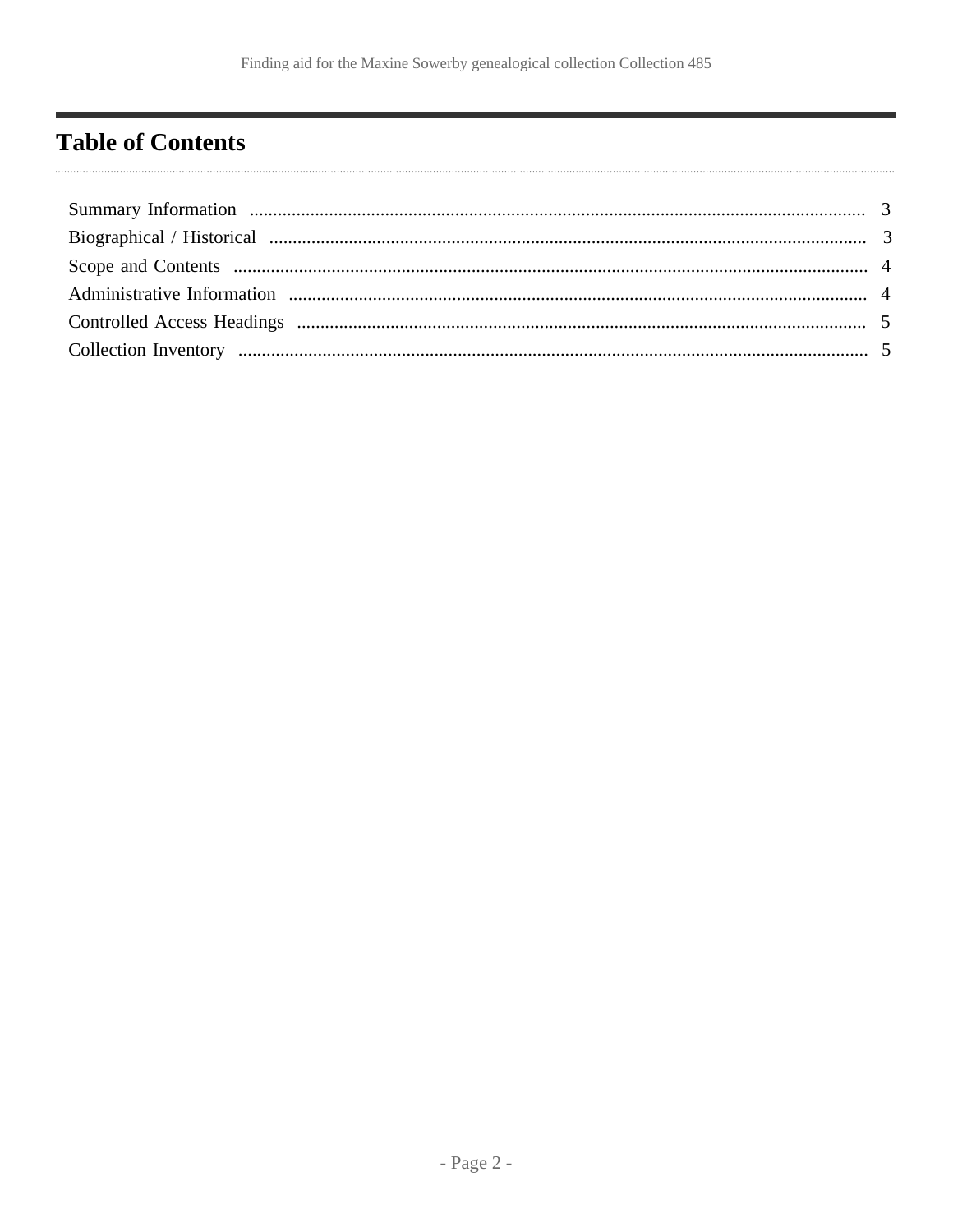## <span id="page-2-0"></span>**Summary Information**

| <b>Repository:</b>                  | Grand Rapids Public Library, Grand Rapids History and Special<br><b>Collections Department</b>                                                                                                                                                                                                                                                                                                                                                                                                                                                                                                                                                                                                                                                                                          |
|-------------------------------------|-----------------------------------------------------------------------------------------------------------------------------------------------------------------------------------------------------------------------------------------------------------------------------------------------------------------------------------------------------------------------------------------------------------------------------------------------------------------------------------------------------------------------------------------------------------------------------------------------------------------------------------------------------------------------------------------------------------------------------------------------------------------------------------------|
| <b>Title:</b>                       | Maxine Sowerby genealogical collection                                                                                                                                                                                                                                                                                                                                                                                                                                                                                                                                                                                                                                                                                                                                                  |
| ID:                                 | Collection 485                                                                                                                                                                                                                                                                                                                                                                                                                                                                                                                                                                                                                                                                                                                                                                          |
| Date [inclusive]:                   | 1970-1999                                                                                                                                                                                                                                                                                                                                                                                                                                                                                                                                                                                                                                                                                                                                                                               |
| <b>Physical Description:</b>        | 6 Linear Feet                                                                                                                                                                                                                                                                                                                                                                                                                                                                                                                                                                                                                                                                                                                                                                           |
| Language of the<br><b>Material:</b> | English                                                                                                                                                                                                                                                                                                                                                                                                                                                                                                                                                                                                                                                                                                                                                                                 |
| Abstract:                           | The Maxine Sowerby Genealogical Collection reflects years of<br>research collected around a handful of families pertinent to the donor,<br>Maxine Sowerby of Grand Rapids, Michigan. The research was<br>collected in the late 20th century, but traces families back many years<br>using family trees, printed genealogical research, scrapbooks, original<br>photos, certificates, diaries, newspaper clippings, and other types<br>of ephemera. Perhaps the most notable ancestor researched in the<br>collection is Leo Salkeld Sowerby (1895-1968), a celebrated church<br>musician and Pulitzer Prize winning composor. Information about<br>Grand Rapids and some outlying areas in West Michigan (Rockford,<br>Montcalm County, Greenville) are highlighted in this collection. |

**^** [Return to Table of Contents](#page-1-0)

# <span id="page-2-1"></span>**Biographical / Historical**

This collection contains four large boxes of material that could be used to research a number of families that lived in the West Michigan area (primarily Grand Rapids, Rockford, and Montcalm County) in the late 19th century and early 20th century. A researcher interested in learning more about the family origins of these families will discover a trove of information, primarily in the form of printed research and other ephemera, including original family photographs. Each family has a binder or more dedicated to its surname; the research is contained in binders and includes ancestry sheets and family trees.

This is a partial list of the primary families featured in this collection: Sowerby; Salkeld; Haines-Barkley; Richmond-Weeks; Jewel; Crandall-Nutter; Downey; Jewell; Allen-Rice-Rounds; Gaston; Cadwell; Richmond; Hill; Smith-Sowerby.

The donor, Maxine Sowerby (b. circa 1920), has lived most of her life in Michigan. She married Keith C. Sowerby in 1945. She has been active in numerous societies and associations, including the McKenzie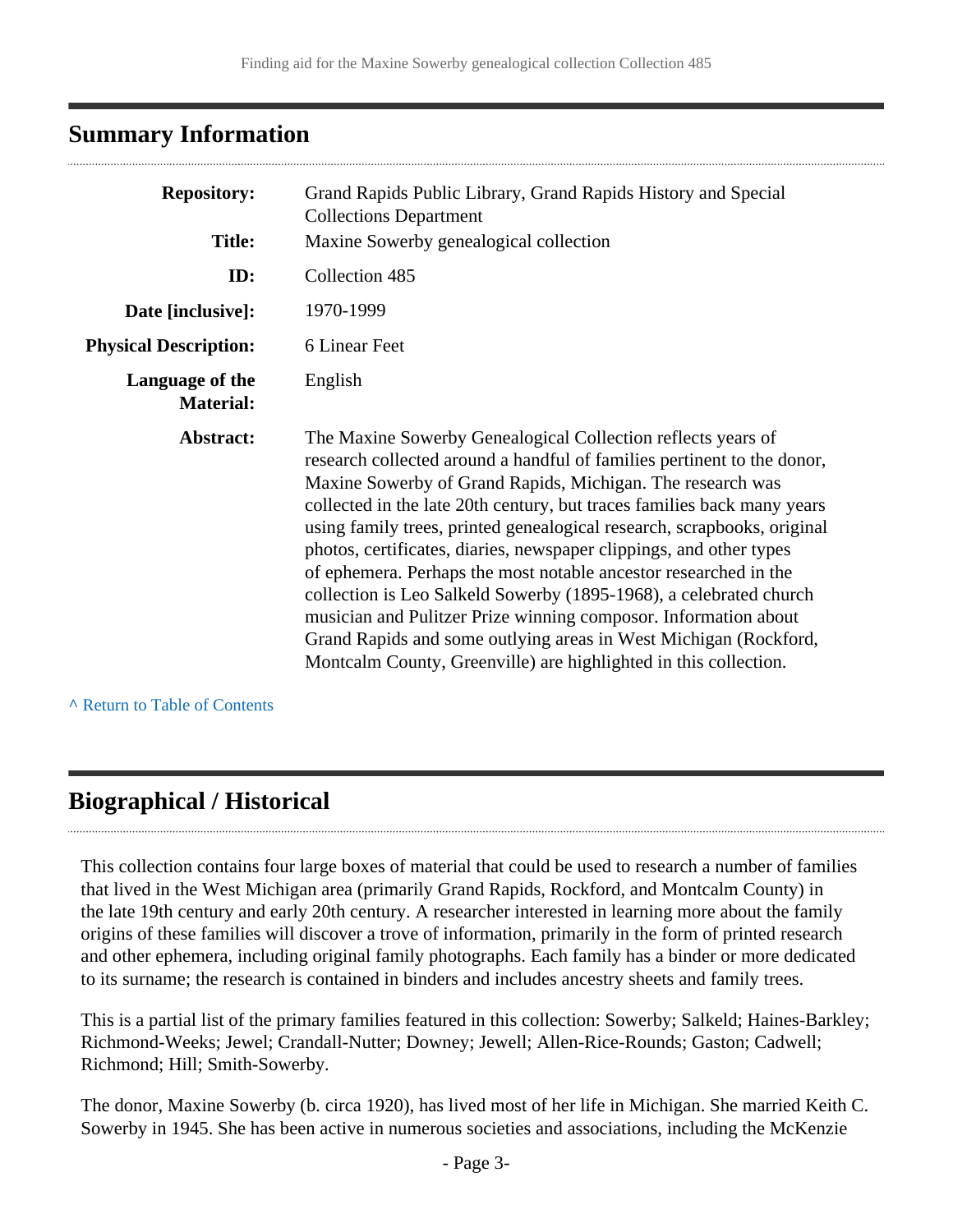Memorial Hospital Association (Sandusky), local and district United Methodist churches, and the Clark Retirement Community.

**^** [Return to Table of Contents](#page-1-0)

# <span id="page-3-0"></span>**Scope and Contents**

This collection contains material in the following formats and of the following nature: printed family genealogy research from aforementioned families; original family photos; genealogical conference notes and information; correspondence and bills regarding genealogy; family scrapbooks; diaries (written by Ruth Whitright Sowerby); the Sowerby family crest on a wood block; cemetery records, including photos of gravesites and gravestone rubbings; newspaper clippings of prominent musicians; other ephemera, including a poem ("Keith Sowerby"); serials such as "The Birthday Book", the 4-H Dairy Club Record; Potato Club Record; and newsletters from the Leo Sowerby Foundation, related to one ancestor of particular note (as described in the following paragraph).

One ancestor of note is Leo Salkeld Sowerby. Leo Sowerby (1895-1968), born in Grand Rapids, Michigan, was an American composer and church musician. He attended Central High School in Grand Rapids and later studied composition at the American Conservatory of Music in Chicago. He also spent time in France During World War I as a bandmaster. Sowerby was the first composer to be awarded the Rome Prize from the American Academy in Rome (1921). The cantana he wrote in 1944, "Canticle of the Sun" won him the Pulitzer Price for music (1946). His legacy as a musician includes more than 500 works. Sowerby was called the "Dean of American church music" in the early to mid 20th century.

Additionally, information about Ellis Crandall is included in the research. Ellis Crandall was a violin maker in Rockford. He is related to Keith Sowerby, who is a descendant of Freeman Addision (an ancestor of Flat River valley, currently Greenville Michigan).

**^** [Return to Table of Contents](#page-1-0)

# <span id="page-3-1"></span>**Administrative Information**

#### **Publication Statement**

Grand Rapids Public Library, Grand Rapids History and Special Collections Department

111 Library Street NE Grand Rapids, Michigan 49503 [localhis@grpl.org](mailto:localhis@grpl.org) URL:<http://www.grpl.org>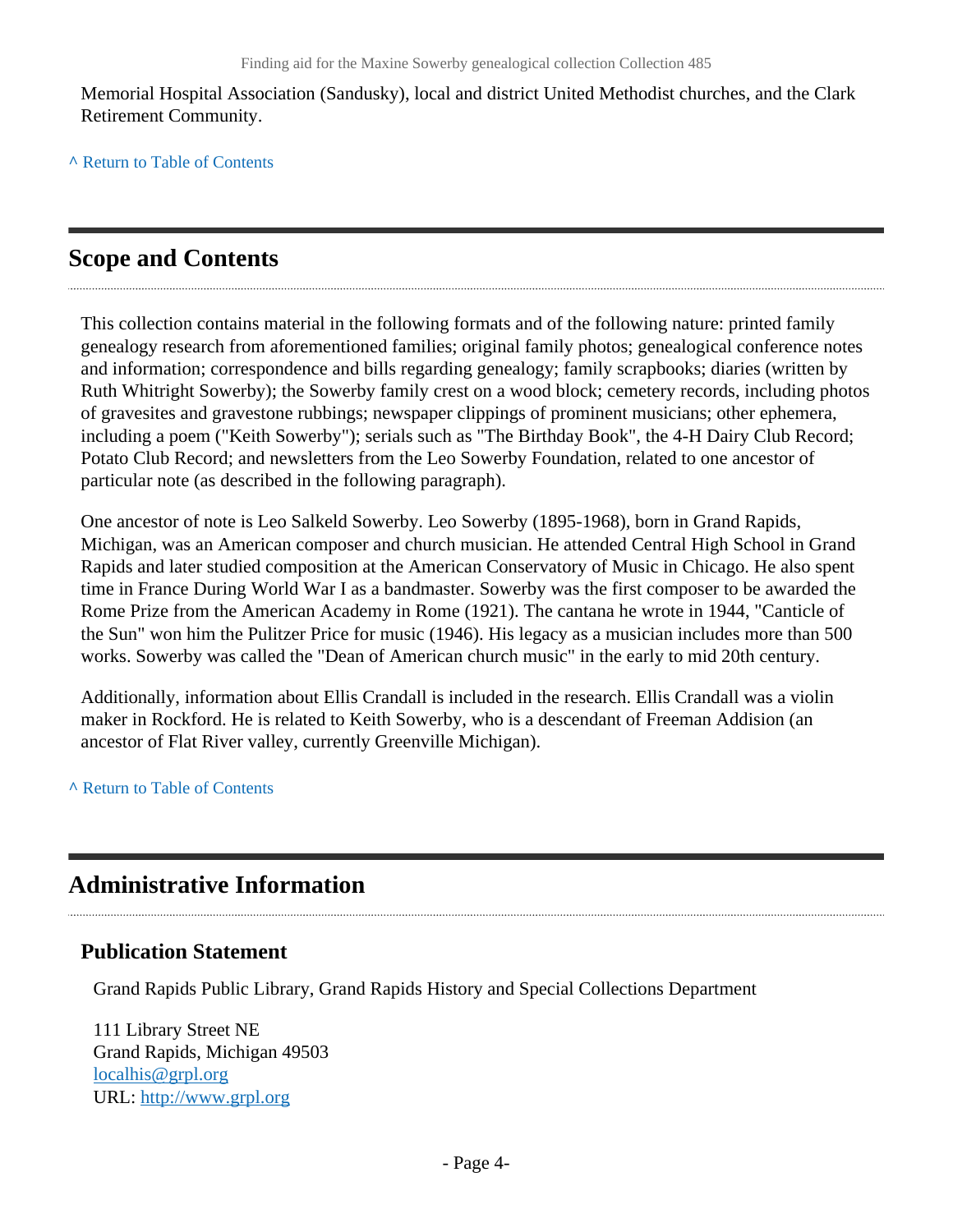### **Immediate Source of Acquisition**

Maxine Sowerby, 2006.109

**^** [Return to Table of Contents](#page-1-0)

## <span id="page-4-0"></span>**Controlled Access Headings**

- Grand Rapids (Mich.) -- Genealogy
- Sowerby, Leo

- Mountcalm County (Mich) -- Genealogy
- Grand Rapids (Mich.) -- History
- Maxine Sowerby

# <span id="page-4-1"></span>**Collection Inventory**

| <b>Title/Description</b>                                                                                                                                                                                                                                                                                                                                                                       | <b>Instances</b> |  |
|------------------------------------------------------------------------------------------------------------------------------------------------------------------------------------------------------------------------------------------------------------------------------------------------------------------------------------------------------------------------------------------------|------------------|--|
| Binder: Gaston Cadwell Castle Families. Printed genealogy<br>research.                                                                                                                                                                                                                                                                                                                         | Box 1            |  |
| Binder: Crandall Nutter Families. A scrapbook with genealogy<br>materials. Includes original photos, original documents (marriage<br>license, certificates, letter, clippings, and photocopies). Ellis<br>Crandall was a violin maker. Rockford, Michigan. Wonderland Oct<br>13, 1985. Tractor Tales.                                                                                          | Box 1            |  |
| Binder: Robert Smith Sowerby Families. Numerous family images,<br>some ephemera, as well as genealogical materials.                                                                                                                                                                                                                                                                            | Box 1            |  |
| Binder: Allen Rice Round Families. Contains printed genealogy<br>materials.                                                                                                                                                                                                                                                                                                                    | Box 1            |  |
| Binder: Richmond, Hill, Weeks Families. Contains homemade<br>scrapbook. Includes "When Kent County was Young: memories<br>of the Red School House Built on Knapp Road in 1851 and still<br>in use" by Stella Richmond Hill. Contains a scrapbook with select<br>newspaper clippings. Binder includes original photos, certificates,<br>Bible lists, and genealogy or photocopies of clippings. | Box 1            |  |
| Folder: Envelope with a printed sticker with the imprint of the<br>plate. Contents include correspondence and bills about Sowerby<br>genealogy.                                                                                                                                                                                                                                                | Box 1            |  |
| Photos of 3 boys (Robert M, Keith C. (the donor's husband), and<br>Martin B. Sowerby; typed list "This Birthday Book" owned by<br>Bessie Jewell Crandall.                                                                                                                                                                                                                                      | Box 1            |  |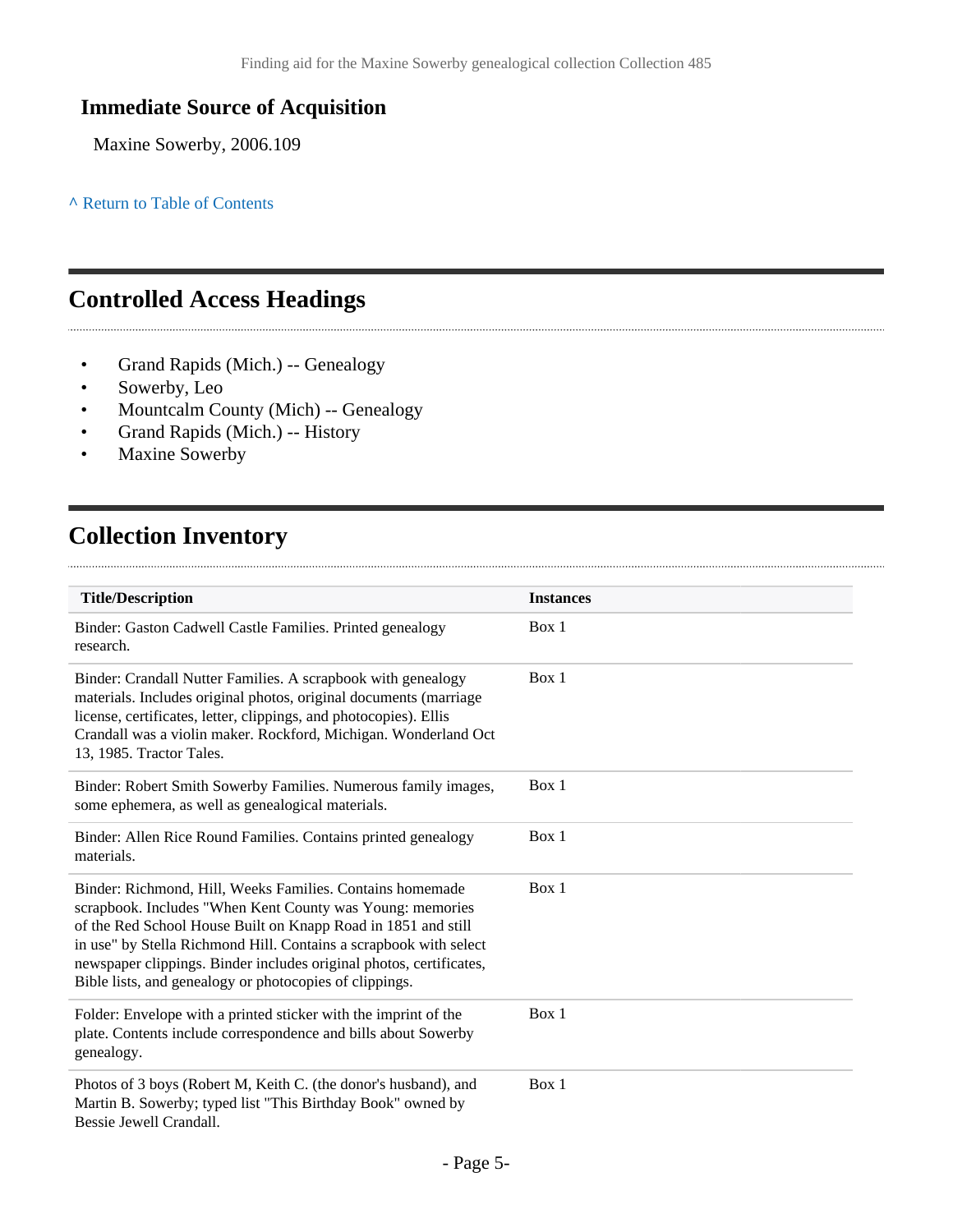#### Finding aid for the Maxine Sowerby genealogical collection Collection 485

| Folder: Sowerby - England                                                                                                                                                                                                                                                                                                                                                                                                                                                       | Box 1 |
|---------------------------------------------------------------------------------------------------------------------------------------------------------------------------------------------------------------------------------------------------------------------------------------------------------------------------------------------------------------------------------------------------------------------------------------------------------------------------------|-------|
| Folder: Salkeld - England                                                                                                                                                                                                                                                                                                                                                                                                                                                       | Box 1 |
| Binder: Jewel Family. Includes mostly genealogy family trees:<br>Crandall-Nutter-Downey-Jewell-Allen-Rice-Rounds. Contains<br>original photos and clippings, and many photocopies.                                                                                                                                                                                                                                                                                              | Box 2 |
| Binder: Haines Barkley Family. Contains genealogy lists, trees, and<br>photocopies; Original letter and original clippings.                                                                                                                                                                                                                                                                                                                                                     | Box 2 |
| Binder: Maurice Sowerby. Includes Clark Retirement Chapel<br>Program. Includes some original photos, certificates, materials on<br>Montcalm County.                                                                                                                                                                                                                                                                                                                             | Box 2 |
| Folder: "Woodacres" envelope with genealogical materials.<br>Sowerby Smith Ivinson Salkeld Haines Wilkinson Barkley<br>Crawford Addis Arthur Crawford Richmond Gaston Cadwell<br>Hayden Castle and cousin charts.                                                                                                                                                                                                                                                               | Box 2 |
| Folder with cemetery rubbings.                                                                                                                                                                                                                                                                                                                                                                                                                                                  | Box 2 |
| Binder: Family photos, including Maxine Crandall Sowerby's<br>wedding. Daughter of Ellis Crandall, violin maker?                                                                                                                                                                                                                                                                                                                                                                | Box 3 |
| Binder: Cemetery records, including original pictures of<br>gravestones.                                                                                                                                                                                                                                                                                                                                                                                                        | Box 3 |
| Binder: genealogy seminar, Montcalm Community College.                                                                                                                                                                                                                                                                                                                                                                                                                          | Box 3 |
| Binder: Sowerby William John Thomas. Tombstone rubs.<br>Genealogical documents, some correspondence, a couple of<br>original photos. The American Organist, May 1995. Leo Sowerby,<br>1895-1968.                                                                                                                                                                                                                                                                                | Box 3 |
| Binder: Thomas T.F. and Ruth Sowerby. History. Transcribed notes<br>or diaries by Ruth Whitright Sowerby.                                                                                                                                                                                                                                                                                                                                                                       | Box 3 |
| Binder: Rockford Register citations.                                                                                                                                                                                                                                                                                                                                                                                                                                            | Box 3 |
| Folder: Letter with Sowerby shield stickers and drawing. Coat of<br>arms booklet.                                                                                                                                                                                                                                                                                                                                                                                               | Box 3 |
| Loose item: Sowerby Crest wood printing block in Yardley soap<br>box.                                                                                                                                                                                                                                                                                                                                                                                                           | Box 3 |
| 3 ring binder: Genealogy of Haines-Barkley Families; Richmond-<br>Weeks Families; Original Sowerby Family pictures. Includes family<br>musicians in the news, newspaper clippings, ephemera, original<br>photos.                                                                                                                                                                                                                                                                | Box 4 |
| Binder: Keith Sowerby Family. Includes certificate - Keith Sowerby<br>is a descendant of Freeman Addison, ancestor of Flat River Valley<br>(Greenville Michigan). Anniversary Program, Heritage Day Dinner<br>(20th anniversary). Includes two graph paper maps of the farmstead,<br>and a planting plan, folded in a manila folder, plus a poem "Keith<br>Sowerby" responding to a call by Bill Harrison. Envelope with<br>Dairy Club Record, 1930s (4-H), Potato club record. | Box 4 |